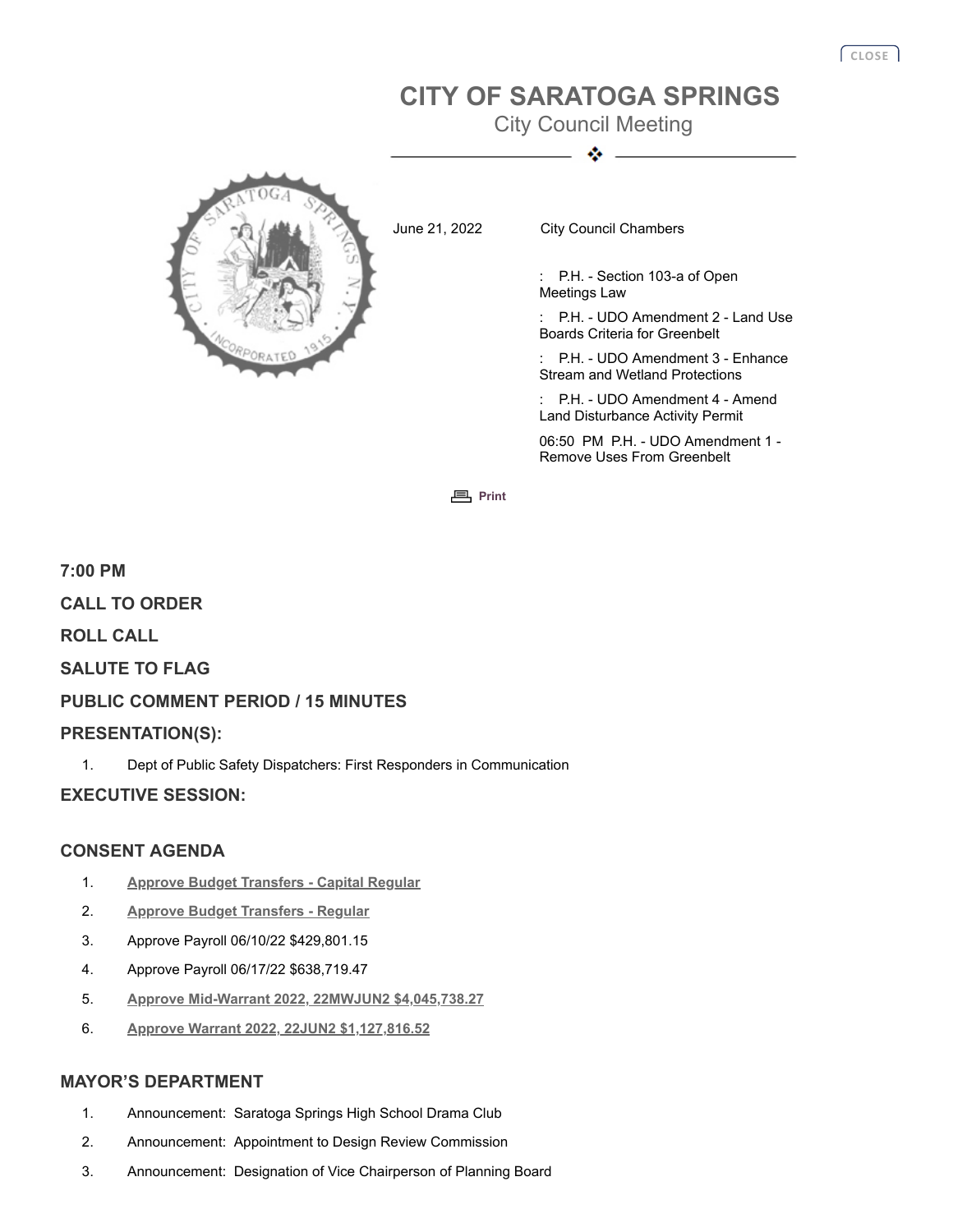- 4. **Announcement: [Letter to NYSERDA re Climate Action Council Draft Scoping Plan](http://agenda.saratoga-springs.org/agendainternal/Bluesheet.aspx?ItemID=20005&MeetingID=1562)**
- 5. **Discussion: [Model Resolution re Section 103-a of Open Meetings Law](http://agenda.saratoga-springs.org/agendainternal/Bluesheet.aspx?ItemID=20017&MeetingID=1562)**
- 6. Discussion and Vote: Appointment to Civil Service Commission
- 7. **Discussion and Vote: [Resolution authorizing Construction Phase of PIN 1761.58 Missing Sidewalk Links](http://agenda.saratoga-springs.org/agendainternal/Bluesheet.aspx?ItemID=20018&MeetingID=1562)**

#### **ACCOUNTS DEPARTMENT**

- 1. Announcement: Local Businesses Milestones
- 2. Announcement: Upcoming Special Events
- 3. Announcement: Early Voting
- 4. **Award of Bid: [Saratoga Fire Station 3 Electrical to DLC Electric, LLC](http://agenda.saratoga-springs.org/agendainternal/Bluesheet.aspx?ItemID=20007&MeetingID=1562)**
- 5. **Award of Bid: [Saratoga Fire Station 3 -General Construction to Bunkoff Contractors, Inc](http://agenda.saratoga-springs.org/agendainternal/Bluesheet.aspx?ItemID=20006&MeetingID=1562)**
- 6. **Award of Bid: [HVAC Services to BPI Mechanical and Postler and Jaeckle Corp.](http://agenda.saratoga-springs.org/agendainternal/Bluesheet.aspx?ItemID=19976&MeetingID=1562)**
- 7. **Discussion and Vote: [Approval of Resolution for Marriage Officiant](http://agenda.saratoga-springs.org/agendainternal/Bluesheet.aspx?ItemID=19977&MeetingID=1562)**
- 8. Update: COVID and Planned City Activities

#### **FINANCE DEPARTMENT**

- 1. Update: Participatory Budgeting
- 2. Update: City Finances
- 3. **Announcement: [2022 Bond Rating and Sale](http://agenda.saratoga-springs.org/agendainternal/Bluesheet.aspx?ItemID=19992&MeetingID=1562)**
- 4. **Discussion and Vote: [Revised Assignment for Participatory Budgeting](http://agenda.saratoga-springs.org/agendainternal/Bluesheet.aspx?ItemID=19972&MeetingID=1562)**
- 5. Discussion: Process re HR and Civil Service
- 6. **Discussion and Vote: [Budget Transfers Payroll](http://agenda.saratoga-springs.org/agendainternal/Bluesheet.aspx?ItemID=20000&MeetingID=1562)**
- 7. **Discussion and Vote: [Budget Amendments Interfund Transfer](http://agenda.saratoga-springs.org/agendainternal/Bluesheet.aspx?ItemID=19999&MeetingID=1562)**
- 8. **Discussion and Vote: [Budget Transfers City Center Contingency](http://agenda.saratoga-springs.org/agendainternal/Bluesheet.aspx?ItemID=19997&MeetingID=1562)**

#### **PUBLIC WORKS DEPARTMENT**

- 1. **Discussion and Vote: [Authorization for the Mayor to Sign Contract with BPI Mechanical for HVAC Services](http://agenda.saratoga-springs.org/agendainternal/Bluesheet.aspx?ItemID=19985&MeetingID=1562)**
- 2. **Discussion and Vote: [Authorization for the Mayor to Sign Contract with Postler & Jaeckle Corp for HVAC Services](http://agenda.saratoga-springs.org/agendainternal/Bluesheet.aspx?ItemID=19986&MeetingID=1562)**
- 3. **Discussion and Vote: [Authorization for the Mayor to Sign License Agreement With Seneca Restaurant, LLC](http://agenda.saratoga-springs.org/agendainternal/Bluesheet.aspx?ItemID=19989&MeetingID=1562)**
- 4. Discussion and Vote: Authorization for Free Carousel Rides for the Carousel's 20th Anniversary

#### **PUBLIC SAFETY DEPARTMENT**

- 1. **Discussion and Vote: [Authorization for Mayor to sign agreement with Live Nation Worldwide, Inc](http://agenda.saratoga-springs.org/agendainternal/Bluesheet.aspx?ItemID=19965&MeetingID=1562)**
- 2. **Discussion and Vote: [Authorization for Mayor to sign contracts with Saratoga County for STOP-DWI and STOP-](http://agenda.saratoga-springs.org/agendainternal/Bluesheet.aspx?ItemID=19966&MeetingID=1562)DWI High Visibility Engagement Campaign funding**
- 3. **Discussion: [MOA with PBA for 10 hour shifts](http://agenda.saratoga-springs.org/agendainternal/Bluesheet.aspx?ItemID=19968&MeetingID=1562)**
- 4. **Discussion and Vote: [Authorization for Mayor to sign contract with UDig NY](http://agenda.saratoga-springs.org/agendainternal/Bluesheet.aspx?ItemID=19967&MeetingID=1562)**
- 5. **Discussion and Vote: [Authorization for Mayor to sign contract with DLC Electric, LLC](http://agenda.saratoga-springs.org/agendainternal/Bluesheet.aspx?ItemID=20002&MeetingID=1562)**
- 6. **Discussion and Vote: [Authorization for Mayor to sign contract with Bunkoff General Contracting](http://agenda.saratoga-springs.org/agendainternal/Bluesheet.aspx?ItemID=20003&MeetingID=1562)**